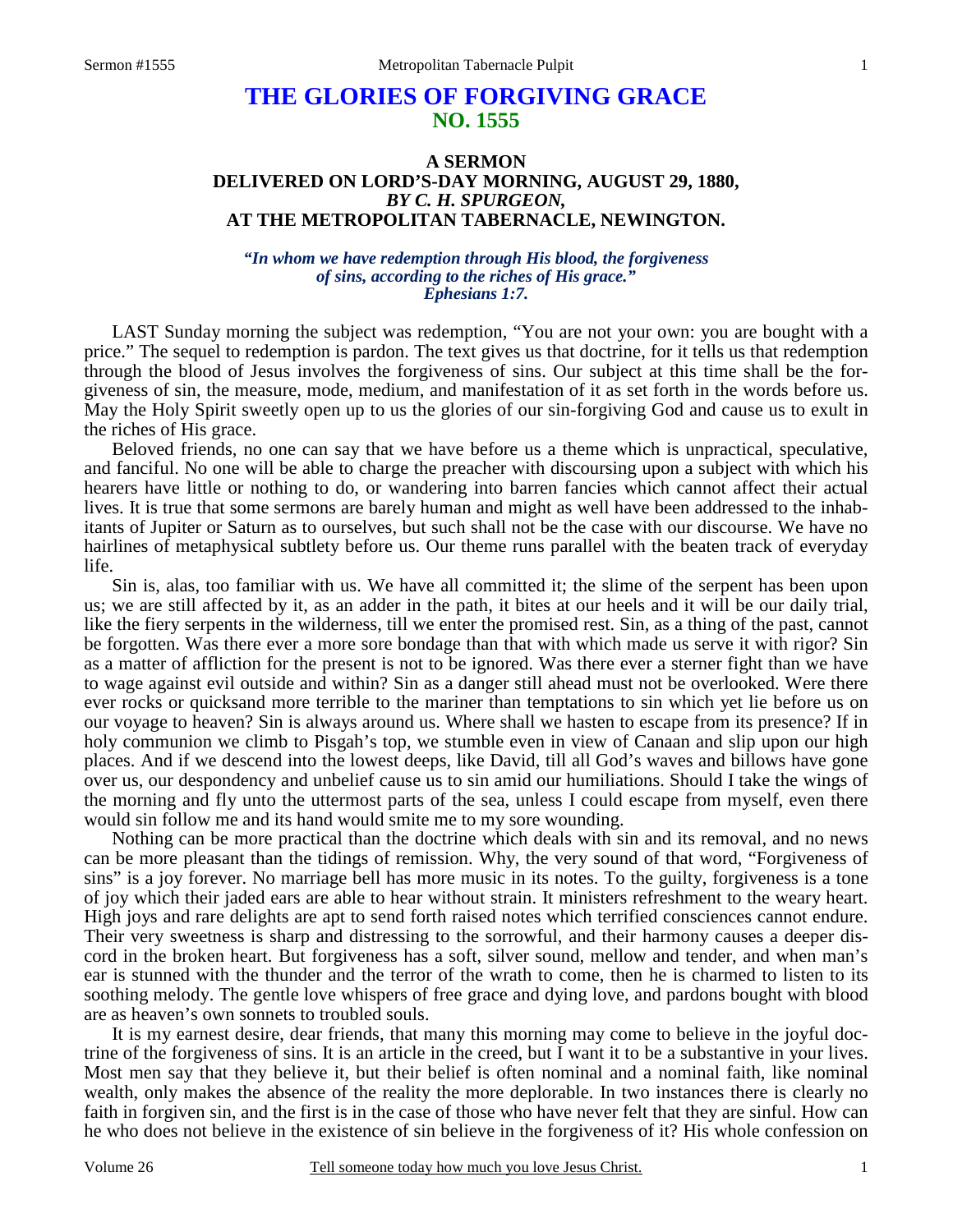that matter belongs to the region of fiction. If sin is not a terrible fact to you, pardon will never be more than a notion.

 A second class of persons who do not believe in forgiveness are those who know the guilt of sin but are not yet able to believe in the Lord Jesus for the remission of their transgressions. They need to be admonished as Luther was by the godly old monk. When he was greatly distressed under conviction of his guilt, the aged man said, "Did you not say this morning in the creed, 'I believe in the forgiveness of sin'?" Luther, like many more, had repeated those words, but had never grasped their meaning. Oh, my dear hearers, do not be theoretical believers. You believe in sin, believe also in its pardon. Let the one be as much a truth as the other. You believe in the punishment of sin in the case of the impenitent, be equally sure of the pardon of sin to believers. You believe in the guilt of your own personal sin, believe also in the power of Jesus at this moment to blot out all your transgressions and lo, they shall vanish as a cloud which is driven before the north wind. Forgiveness in Christ Jesus accepted by faith is now to be enjoyed and with it perfect rest and peace of heart. God grant it to you at this present moment, then shall my theme be marrow and fatness to you.

 According to our text, forgiveness of sins is a matter of grace and yet it is connected with the price paid by our Redeemer. We spoke last Sunday morning of a price being paid and here the text says, "In whom we have redemption through His blood." But the fact of Christ having paid a price and having satisfied justice does not remove the pardon of sin out of the region of pure grace. Because justice is satisfied we are not, therefore, to say that mercy is excluded. I cannot at this time go into the details to explain how the facts stand, but so it is according to the word of revelation, that, albeit the salvation of a sinner is conducted upon principles which are as just as his condemnation, yet at the same time the forgiveness of a sinner is an act of gratuitous favor on the part of God. As the giving of Jesus Christ, by whom justice is satisfied, was an act of free favor on the part of God, so the giving of the pardon which comes through Jesus Christ is in the same manner a matter of absolute grace and by no means of debt or obligation. Do not, therefore, whenever you speak of our Lord's satisfaction which He made to justice, think that justice has eclipsed mercy. Or on the other hand, whenever you speak of the grace of God in pardoning sin, do not imagine that mercy has blinded the eyes of justice, for it is a part of the Christian faith that in the death of Christ justice shines out full-orbed like the sun at midday, while mercy is glorified after a like fashion. God is just and yet the justifier of him that believes. Where sin abounded, grace does much more abound. Justice is not forgotten, but grace reigns through righteousness unto eternal life. Transgression, iniquity, and sin are put away by the All-merciful according to the riches of His grace.

 Our text speaks of, "the forgiveness of sins according to the riches of His grace," and from it we learn *the measure of forgiveness, the manner of it, and the manifestations of it.* O for heavenly light while we view this grand truth. Illuminate us, O Spirit of all grace!

**I.** From the text we learn THE MEASURE OF FORGIVENESS. Hear this, you burdened souls, you self-condemned spirits, you that have shut yourselves out from hope of mercy—hear me earnestly, I pray you, that your souls may live. It may be while I am speaking to you your minds will be quieted and you will find the key which will unlock every door in Doubting Castle and you will be set at liberty from Giant Despair.

 Observe, then, that the measure of forgiveness is the riches of God's grace and this statement leads us to observe that *it is not the character or person of the offender which is the measure of mercy, but the character of the offended One*. Is there not rich consolation in this undoubted fact? The pardon to be hoped for is not to be measured by you and what you are, but by God and what He is. In matters of offense and forgiveness, the rule almost always holds good that pardon becomes likely or unlikely, easy or difficult, not so much according to the offense as according to the character of the person offended. One man will forgive a grievous wrong while another will not overlook a wry word. Take an instance from English history. John had most villainously treated his brother Richard in his absence. Was it likely that when he of the lion's heart came home, he would pass over his brother's grievous offense? If you look at John, villain that he was, it was most unlikely that he should be forgiven, but then, if you consider the brave, high-souled Richard, the very flower of chivalry, you expect a generous deed. Base as John was, he was likely to be forgiven because Richard was so free of heart and accordingly pardon was right royally given by the great-hearted monarch. Had John been only half as guilty, if his brother Richard had been like himself he would have made him lay his neck on the block. If John had been Richard and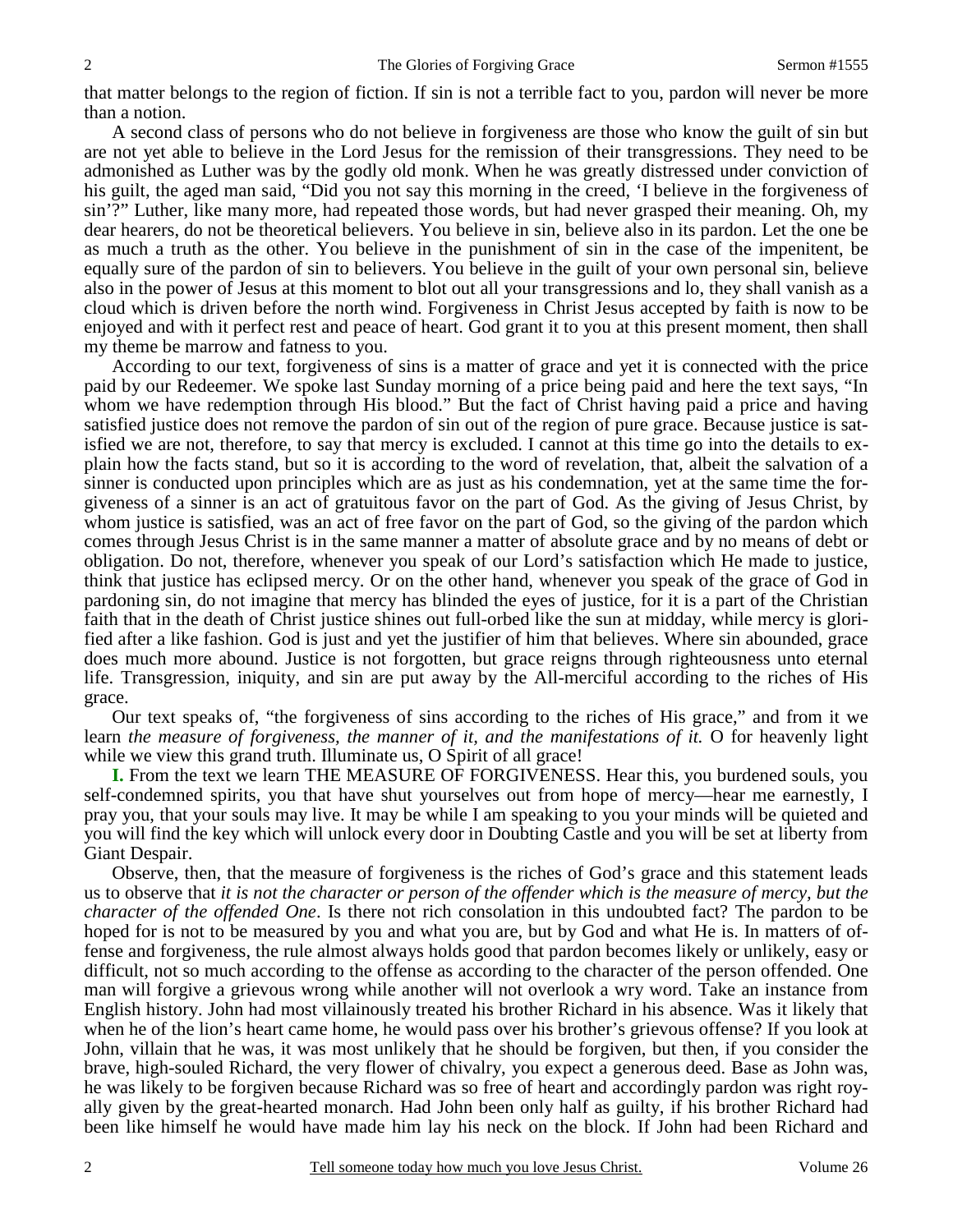Richard had been John, no matter how small the offense, there would have been no likelihood of pardon at all. So is it in all matters of transgression and pardon. You must take the offense somewhat into account, it is true, but not one-half as much as the character of the person who has been offended.

 Suppose I were asked, at this present time, to reconcile two persons who are at enmity. If the one who evidently had been injured was one of certain brethren around me, whose forgiving spirits I have long relied upon, I should feel my task to be easy, whatever the offense might have been. But I know some others about whom I would say, "I don't know. I am afraid I shall not get on the right side of them. I shall have to approach them very carefully. However small the offense, it will be hard to remove their anger." I know certain persons of old, they are quick-tempered and ready to be aggrieved for small reasons, and they are slow in burning out, having fine memories for an affront. It is hard to get a forgiving word out of such sour spirits. You see, the nature of a pardon materially depends upon the character of the pardoner. Let us establish this fact and then see what light it throws upon the probability of pardon to any of you who are seeking it. With whom are you dealing? You have offended—who is He whom you have offended? Is it one whose anger is quickly awakened? No, the Lord is long-suffering and exceedingly patient. Forty years long was He grieved with one generation and many a time did He pity them and remove His wrath from them. Is He one who is hard to satisfy and not easily persuaded to forgive? No, the choirs of the temple of old chanted as one of His sweetest praises, the oft-repeated words, "His mercy endures forever." Again and again they answered one to another, "His mercy endures forever."

 If the pardon were to be according to your character, you would never be pardoned at all. If it were to be measured according to your offense, you would never be forgiven, but since the probability of pardon lies in the character of God, then, O you guilty one, you self-condemned one, take heart and come to your Father's feet and say, "Father, forgive me, for I have sinned." Look into the face of God and see if He is not ready to forgive. Do you tell me that you dare not even think of the face of your offended God? Then I ask you to look into the face of Jesus Christ, for in His loving countenance shines all the brightness of the Father's glory. Is it possible for you to look at the Lord Jesus and doubt His willingness to forgive? He whose eyes wept over a guilty city? He whose hands were weary with incessantly doing good to those who despised Him? He who gave His feet to the cruel nails for His adversaries and who at last poured out the life-floods of His heart for those that mocked Him? He must be willing to forgive! The measure of forgiveness, then, lies in the riches of divine grace and this may encourage the chief of sinners to expect mercy.

 Again, since the forgiveness of sins is "according to the riches of His grace," then *it is not according to our conceptions of God's mercy,* but according to that mercy itself and the riches of it. We conceive harsh things of God at times. We measure His corn with our bushel. We feel that He cannot pass by this and that crime, but that in certain points His grace may be vanquished by human wickedness. Our ideas of God's mercy are narrow and we think Him to be altogether such as we are. Listen, then, "My thoughts are not your thoughts, neither are My ways your ways, says the Lord; for as the heavens are higher than the earth, so are My ways higher than your ways and My thoughts than your thoughts." God's love is not to be measured by a mercer's yard, nor His mercy to be weighed in the balances of the merchant. He has riches of grace surpassing all the wealth which the imagination could ascribe to Him whose name is Love. When He gave His dear Son, His other self, that He might bleed and die, He gave us proof that there was no penury of love in the coffers of His heart. "He that spared not His own Son, but freely delivered Him up for us all, how shall He not with Him also freely give us all things?" The measure of mercy, then, is not our conception of God, but God as He really is, and who is he that can tell us how large is His love, how wide is His grace, how high is His goodness, how deep is His favor? I would have you come, poor sinner, to God as to a deep abyss into which your sins can be cast and never heard of again. I would have you come to God in Christ as to one who is able with a glance of His eye to make your sin dissolve like snow in the summer's sun and vanish utterly, so that if it is searched for, it shall not be found. Yes, it shall not be, says the Lord. Is there not a fountain in this truth overflowing with comfort to the most cast down one, whose bleeding heart is smarting under the lash of an angry conscience? I think if I had heard this truth plainly stated years ago I would not have remained so long in bondage, but I would have risen to my feet and have run to the Savior and have found peace at once.

 If, again, the measure of mercy is, "according to the riches of His grace," then *no limit to pardon can be set by the amount of human sin which can be forgiven.* Sin is no trifle and yet pardon is no impossibility. Nobody can measure the greatness of the guilt of a single sin. It is a world of iniquity. People talk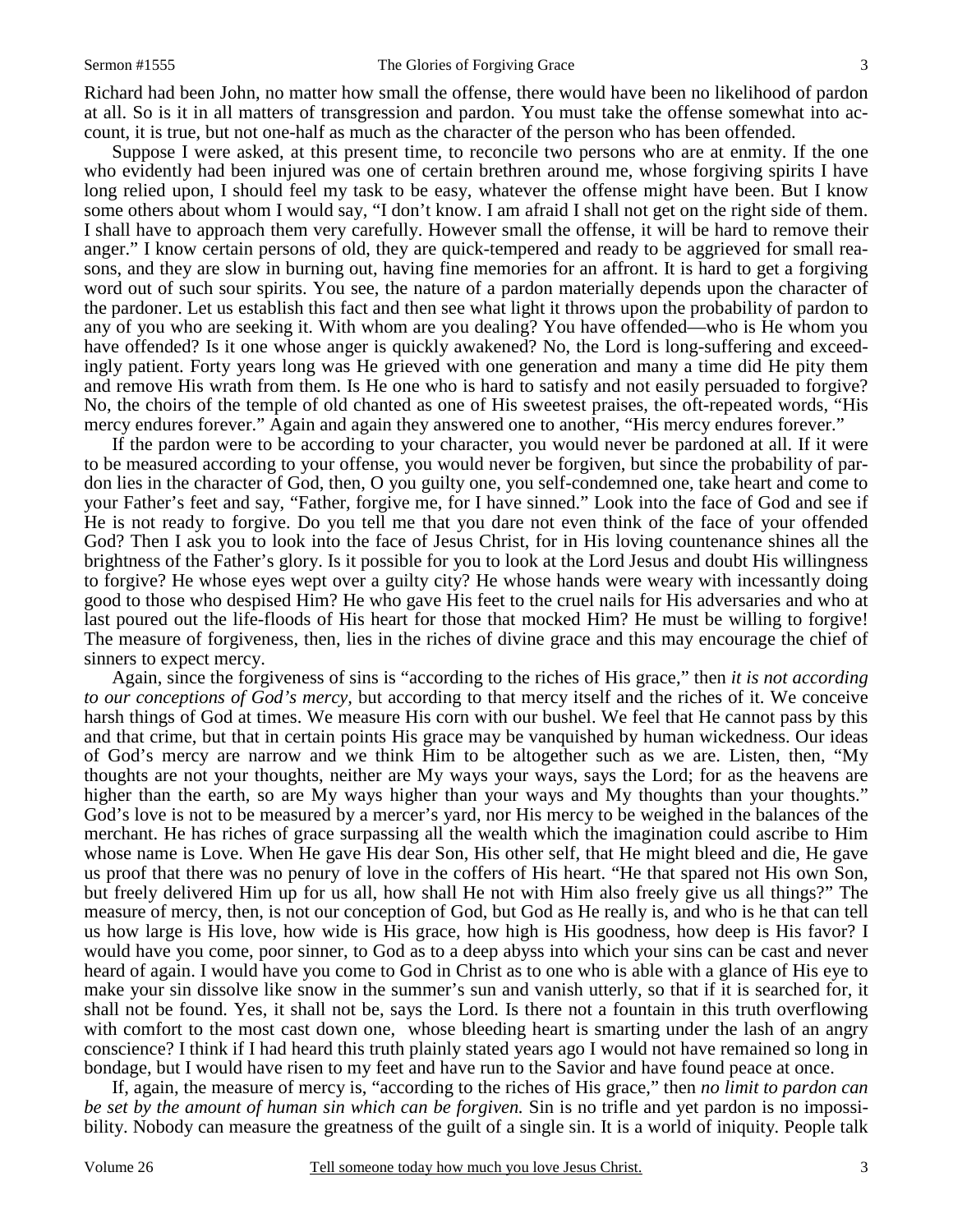of little sins, but there are no such things. The least rebellion against God is an intensely great evil. Yet there are degrees of sinning and one offense may be greater than another, and one man's offenses may be far more rank and crying than those of his neighbors. If it be possible that one of my hearers has committed all the grosser sins, has heaped them up, has raked the kennels for them, has committed crimes in a way scarcely to be spoken of, has committed them again and again until the amount of his sins has become well-near incalculable, yet this does not render his forgiveness impossible. If there is one here who has gone to such an extreme of sin that he must set himself apart as being above all ordinary sinners, worthy of a special place in hell, worthy of a red-hot bolt from the right hand of the avenging God, yet pardon may be granted him. Hear me, O my friend, you have not gone beyond the power of God to pardon you, for the measure of His pardon is "according to the riches of His grace." And He does not say that He stops short here or there by reason of excessive vileness on the transgressor's part. "All manner of sin and of blasphemy shall be forgiven unto men." There is a sin against the Holy Spirit which shall never be forgiven, but that is unpardonable only for this reason—that where once it is committed the man never seeks forgiveness, nor desires it. That sin kills his conscience, for it is a sin which is unto death and the sinner henceforth goes gaily down to destruction, never seeking forgiveness. If you seek mercy, be you who you may, you shall have it if you will believe in Christ Jesus. If all the sins of all mankind were heaped upon you, if you sought mercy by confession of sin and faith in Christ, you should not be denied, but your sin should be blotted out "according to the riches of His grace."

 Another comfortable conclusion follows from this, that *no limit is set to the time in which a man has sinned,* so as to bind the reach of grace by the lapse of years. Our text does not say that there is forgiveness of sins according to such-and-such a time of life, but "according to the riches of His grace." It is a blessed thing to come to God when you are young, a thing to sing of throughout the rest of your existence. Happy day when my young heart first leaped at the sound of the Savior's name! But oh, if grey hairs are covering your head and years have plowed their furrows on your brow, think not the forgiveness of sin to be impossible to you. What though your remaining days are so few that a little child may write them and the last of them will soon flicker away into darkness, yet if you will come and put your trust in Jesus, your transgressions shall vanish and your soul shall be even as a new-born child, for Christ makes all things new. "According to the riches of His grace." This reaches the oldest man, this brings hope of mercy to the most aged woman. I would to God I could speak familiarly with all unconverted persons who are getting into years and tell them not to stand back from Jesus through any fear that the past has sealed their doom, for there is forgiveness and plenteous redemption. Still the gate of mercy stands wide open and if you are the oldest sinner that ever came to Christ, then you will be one of the special wonders of heaven. You will be one that they will gaze upon with astonishment in glory and point you out with pleasure, saying, "Here is the oldest sinner that was born again." I think you are more likely to be received than anybody, "according to the riches of His grace."

 Let me draw another inference. If pardon is "according to the riches of His grace," *it is not according to the bitterness of the sorrow which has been felt by the sinner.* There is a notion abroad that we must pass through a period of keen remorse before we can expect to be accepted by God. "Yes," says one, "I do not wonder that such a person was pardoned, since for years he was ready to destroy himself in his despair. He scarcely slept. He forgot to eat bread. He went about wringing his hands in agony." Beware of doting after this fashion. There must be sorrow for sin in every true believer and there will be, but the best form of sorrow for sin generally follows forgiveness and does not precede it. I never hated sin so much as when I knew that God had forgiven me. With all my soul do I sometimes sing to myself the choice lines of Mr. Monsell—

> *"My sins, my sins, my Savior! How sad on You they fall, Seen through your gentle patience, I tenfold feel them all. I know they are forgiven, But still their pain to me Is all the grief and anguish They laid, my Lord, on Thee. My sins, my sins, my Savior! Their guilt I never knew Till, with You, in the desert*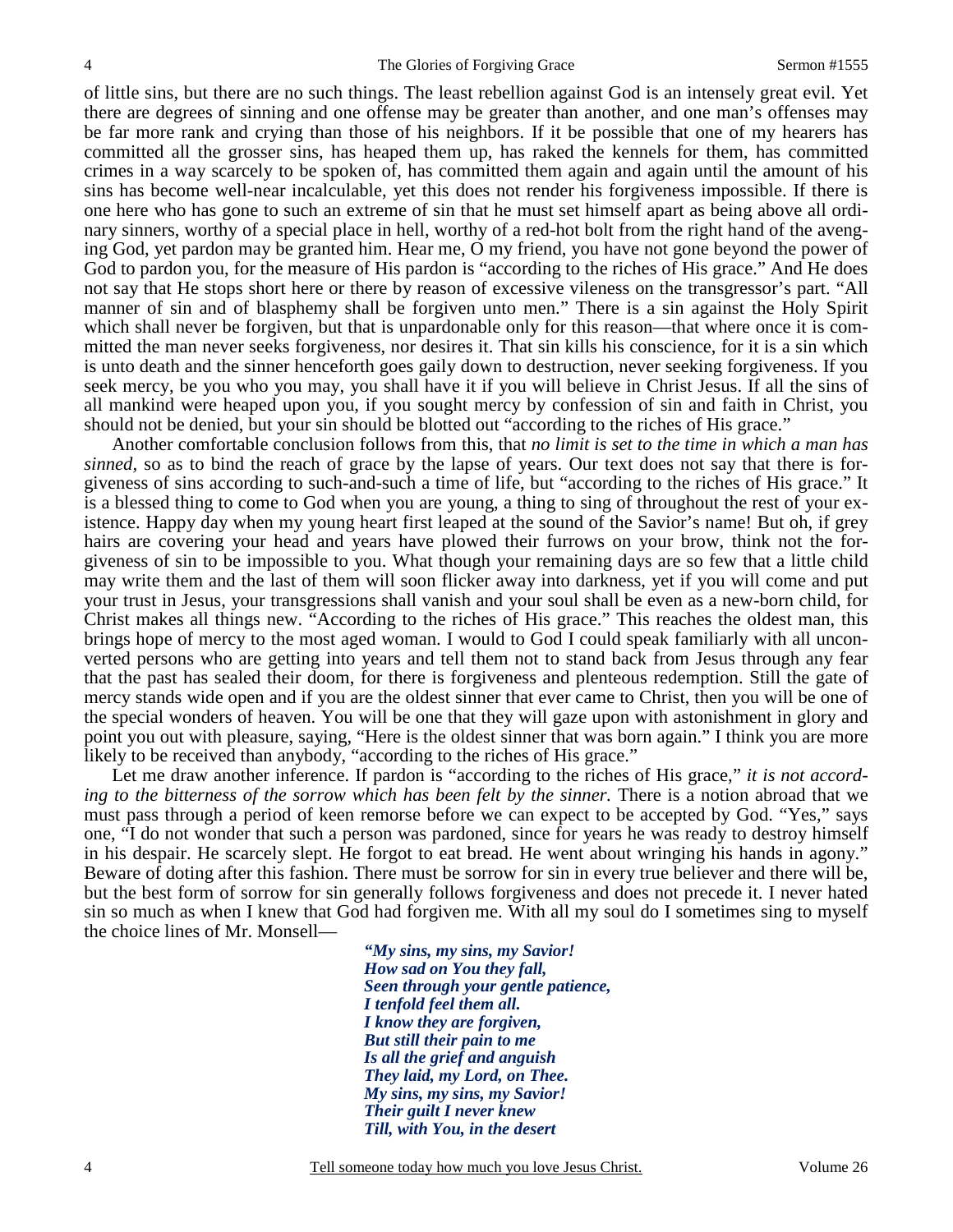*I near Your passion drew. Till with You in the garden I heard Your pleading prayer, And saw the sweat drops bloody That told Your sorrow there."* 

 "But," says one, "I am so afraid that I can never be forgiven." You have no right to entertain such a fear, for that is making God a liar. "But I dare not trust Christ." My hearer, mind what you say on that score, for it is a tender point. You ought not to dare to doubt Christ, but there is no daring in trusting Him. When God sets forth His dear Son to be a propitiation for sin, it is not humility, it is wicked pride that makes anyone say, "I dare not trust Him." Who are you to raise a question about trusting Jesus, the faithful and true? It is black presumption to refuse your confidence to God who cannot lie. The Lord Himself bids you come and trust His Son. Do you refuse His command? Will you sooner perish than do the Lord Jesus the justice to trust Him? "Ah, but surely," says one, "I knew a person who was months and years in distress about his sin." I know such a person now. I know one who was five years an unbelieving seeker, but he was a fool for being so. There was no reason why he should have been in the dark so long, for the sun had risen. His eyes were blindfolded by his own folly. If he had believed in Jesus Christ right off, he might have had the forgiveness of sin at once. Half of that which is put down in biographies as the work of the Spirit is the work of the devil and the result of unbelief. John Bunyan gives a long story in "Grace Abounding," and I am thankful that he does, but he never meant that we were to imitate him in his unbelief and harsh thoughts of God. Those hideous doubts and horrible fears were not the work of the Spirit of God. They were the work of John Bunyan's vivid imagination and the devil together. They had nothing to do with the pardon of his sin except that they hindered him from finding it month after month. Your business, poor guilty sinner, is to believe that mercy is dealt out by God to sinners, not according to their despair and remorse, but "according to the riches of His grace." Where has God commanded us to despair? Does He not command us to believe? Where has He ever commanded remorse? Does He not bid us hope in His mercy? We are to come to Jesus just as we are and trust Him and we shall be forgiven all trespasses in a moment by our loving, waiting Father. "He that believes in Him is justified from all things, from which he could not be justified by the law of Moses." "He that believes in Him has everlasting life."

 And so let me say that the measure of God's forgiveness is *not even the strength of a man's faith.* The measure of God's forgiveness is "according to the riches of His grace." You, dear soul, are to come and trust in what Jesus Christ did when He bled away His life for sinners and then your pardon shall be measured out to you, not according to the greatness and strength of your confidence, but according to the immeasurable mercy of the heart of God. You may have faith but as a grain of mustard seed. Your faith may only dare to touch the garment's hem of the great Savior. You may get no further than to say, "He has said, 'Him that comes to Me I will in no wise cast out,' and I do come to Him. If I perish, I will perish trusting Him," and yet that faith will save you. I would that your faith were stronger. I believe it will be so before long, but if it is only as the green blade which timidly springs up from the soil in the cold spring and is almost afraid of the biting wind, if there is but life in it, if it lives alone upon Christ Jesus, it will suffice for salvation. Jesus says to the weak believer as well as to the strong saint, "Your faith has saved you; go in peace." Your sins which are many are all forgiven you if you believe in Jesus, for the measure of your forgiveness is not your faith, nor your tears of repentance, nor your bitter regrets, nor your sin, nor your conception of God's goodness, nor your character, either past or present or future, but the forgiveness which is granted from the Lord "according to the riches of His grace."

 I feel half envious of men who can speak with the tongue of eloquence, for this theme deserves better speech than mine and yet, if I had the tongues of angels I could not set forth to you one half of the comfort which is to be found in this charming subject. My bare and unadorned style will not ever match the matchless beauty of the grace which stands before you in its own native loveliness. The God of heaven and earth who hates sin, nevertheless, loves sinners. He has given His dear Son to die for them and upon their accepting His Son as their hope and trust, He passes by their transgression, iniquity, and sin, not according to the feeble measure of their conceptions, but, "according to the riches of His grace." Glory to God in the highest, on earth peace, goodwill towards men! Thanks be unto God for such amazing grace.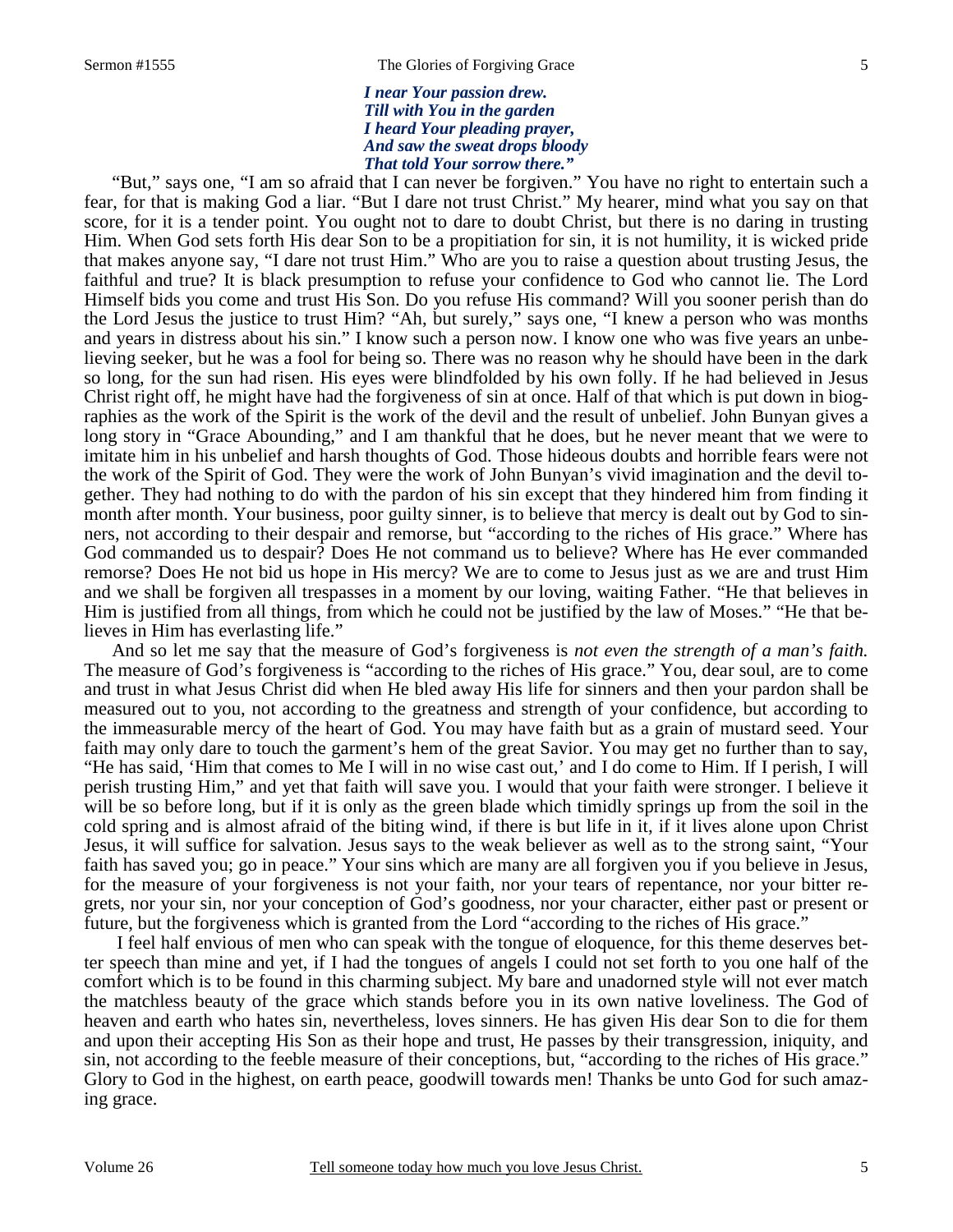**II.** In the second place, I am going to spend a little time, as God may help me, in speaking upon THE MANNER OF FORGIVENESS. The manner of forgiveness is "according to the riches of His grace." Then I see in the mode and manner of forgiveness, first of all, *absolute freeness,* "According to the riches of His free favor," for that is the meaning of the word, "grace." God forgives none because of payment made by them in any form. If we could bring Him mountains of gold and silver, they would be nothing worth to Him. If we bring Him tears in rivers or alms in alps, or resolves, vows, and promises in countless numbers, all will amount to nothing as a bribe of grace. Forgiveness, like love, is unpurchaseable by us. God's pardons are absolutely free. He forgives because He chooses to forgive, out of sheer pity to the sinner, out of clear, unmixed compassion, but with no adulteration of anything like bribe or price. Forgiveness is absolutely free. Then why should you not have it? Oh, you who have said, "It will never come to me"—why not to you? "Oh," you have said, "I am not prepared." Why should it not come to you though you are unprepared? Is preparedness a sort of price? Since it comes freely, why not to you? "But I have scarcely thought of it. I dropped in here this morning merely to spend an hour"—and why not spend that hour in singing of free grace and pardoning love? Why not let this be the first hour of your true life—the hour in which you begin to live unto God? Pardon is absolutely free, "Whoever will, let him take of the water of life freely."

 "According to the riches of His grace." This hints a royal ease. When you and I give away money to the poor, we have to pause and see how much is left in our purse. We have to calculate our incomes to see whether we may not be spending too much in charity, but those who have great riches can give and not calculate. Even so, God, when He grants forgiveness, gives it "according to the riches of His grace." He never has to think whether He will have grace enough left. He will be none the richer if He withholds it, none the poorer if He bestows it. There is a magnificent ease about the benefactions of God. He scatters the largesse of His mercy right and left with unstinted liberality. The Roman conquerors, traversing the Via Sacra in triumph, were accustomed to scatter gold and silver with both hands as they rode along, and the eager crowd gathered up the shower of gifts. Our Lord, when He ascended on high and led captivity captive, scattered gifts among men with royal splendor and munificence. So does God pardon sinners as if it were everyday work with Him. His goodness flashes on all sides as water from a fountain in full play, or as light and heat from the noonday sun. You have not to extract forgiveness from a palm fast closed. God is more pleased to pardon than we are to be pardoned. When the prodigal son laid his head in his father's bosom and his father kissed him, who had the most joy, think you, the son or the father? I know the prodigal's heart overflowed with gladness, but then the father's heart was more capacious and when he said, "This my son was dead and is alive again; was lost and is found," there was an incalculable depth of delight in the expression. It was the father who called for music and dancing, feasting and merriment. I fear the son was hardly so demonstrative in his delight.

 O poor weary seekers, hear you this inspired word and be glad, "He delights in mercy." Come home. Come home, poor wanderer! It is harder work to you to come home than for your Father to receive you. It is more trouble for you to ask for mercy than for God to give it to you. It is harder work for you to believe that He can save than it is for Him to do it. To Him mercy is pleasant work, the cunning art of His right hand, which He never can forget. Oh, come and receive the mercy which the Lord gives lavishly, according to the wealth of His goodness.

 "According to the riches of His grace"—that means *unquestionable fullness*. The man who is forgiven of the Lord is not half forgiven, but altogether absolved. There is a theology which teaches that when a man believes in Jesus Christ he is pardoned up to a point, but in the future he may get into arrears again and if he does not see to it, he may again be accused and summoned before the judgment seat. This is not our theology. We believe in Him who said, "I give unto My sheep eternal life; and they shall never perish, neither shall any pluck them out of My hand." I believe that when Jesus Christ died for His people, He did not make atonement for half their sins, but for all of them. And in that day when He said, "It is finished," there was a virtual wiping out of all the score of all His redeemed from the book of God's remembrance. Hence His salvation is complete and those who have it are altogether delivered from the ruin which sin involves. If you come to Christ He will grant you deep, full, living, substantial pardon, such pardon as will put you among God's children, such pardon that God will have no back reckonings with you, no calling of you to account at some future time. Such pardon that you shall be as much accepted as if you had never sinned and God shall love you as though your whole life had been spent in His fear. The blood of Jesus makes us whiter than snow and absolute innocence cannot be more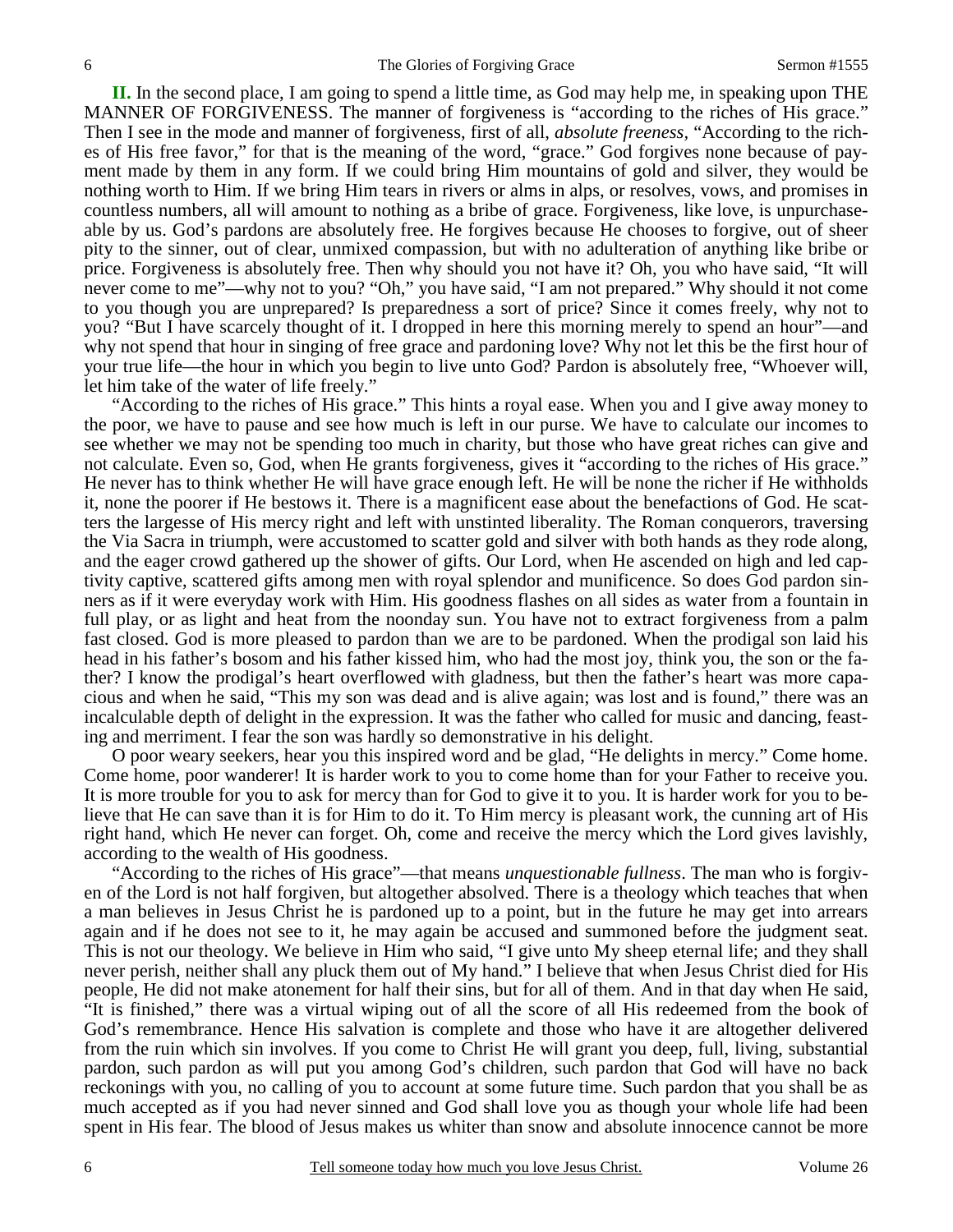white than that. There shall be no sin left against you to be, in the future, quoted to your dismay. Thus says the Lord, "In those days and in that time, the iniquity of Israel shall be sought for and there shall be none: and the sins of Judah and they shall not be found; for I will pardon them whom I reserve." Such a mode of pardon is "according to the riches of His grace."

 Again, the text implies *irreversible certainty*. "According to the riches of His grace." For God to pardon and then afterwards to condemn would not be "according to the riches of His grace." If Her Majesty were to issue a free pardon for a criminal and then afterwards hang him, it would be poor work. It would not be according to the riches of her favor certainly, and if you and I get pardon through Jesus Christ, we can no more be lost than God can become poor in love. Believe in Christ Jesus and get a pardon for your transgressions under the sign manual of Jehovah and you are clear forever. "There is, therefore, now no condemnation to them that are in Christ Jesus." "As far as the east is from the west, so far has He removed our transgressions from us," and how far is that? It is an infinite distance and from an infinite distance our sins can never be brought back. They are gone. They are blotted out. Drowned like the Egyptians in the Red Sea. Their faces we shall never see again forever. That pardon must be irreversible which is given "according to the riches of His grace."

 Once more, it suggests *unfailing renewal*. It is "forgiveness of sins according to the riches of His grace." It does not mean forgiveness up to a certain point and then if you sin again no more forgiveness, but daily forgiveness for daily sin, a fresh spring rising for fresh thirst. Joseph Hart sings**—**

> *"This fountain from guilt, not only makes pure, And gives, soon as felt, infallible cure, But if guilt removed, return and remain, Its power may be proved again and again."*

 We may come to Christ as freely today as we did thirty years ago and find ourselves washed white again. We may come again with all the accumulated wanderings and backslidings of our past years and just believing as we did at first, we shall find our soul again set at its first liberty and admitted into its first joy. God grant us to know all this in our own souls. I wish I could speak as I can sometimes think, or think as the Word of God allows me to think. O blessed thought, that you and I, condemned and lost and ruined by our guilt, should only need to look to Christ on the cross and in a moment should receive pardon, "according to the riches of His grace." All for nothing, all freely given, not given as a sham, but as a reality. Real pardon for real sin, abiding pardon, everlasting pardon, a pardon which retrieves all our loss and adds a charm which unfallen spirits cannot know. O the splendor of God! Where does it flame forth so overpoweringly as in pardoning grace! Is not this the glory of God at its full, that He passes by transgression and remembers not the iniquity of His people?

**III.** Our last word is to be upon THE MANIFESTATION OF THIS PARDON. "In whom we have redemption through His blood, the forgiveness of sins, according to the riches of His grace." Here we see that *forgiveness of sin comes to us entirely through Jesus Christ our Savior* and if we go to Jesus Christ, fixing our eyes especially upon His atoning sacrifice, we have pardon by virtue of His blood. I see nothing here about any human priest. Christ is Priest enough for us. I see nothing about absolution by man. No, "In Him we have redemption through His blood, the forgiveness of sins." It must be a very dangerous thing to be hoping for pardon because you have confessed to a man. Whatever manipulations may have been performed upon his shaven head, it must be a very risky thing to have your salvation depend upon whether or not he was properly ordained by a priest of higher rank. We escape all such perils by going to the fountain-head, even to Christ Himself, the one Mediator between God and man. According to God's command, we trust Jesus and receive pardon, not in word only, but in spirit and in truth. There is no hazard in faith in Jesus, for all those who have tried it will tell you how blessed the result has been in their own cases. Pardon by any other means is impossible, but by Jesus Christ it is certain. Everything else fails, but faith in Christ never fails. Only trust Him. Only trust Him and you are pardoned, pardoned at once through His most precious blood.

 The text says, "We *have*" it and I want to lay stress on that for just a minute. *"We have redemption, the forgiveness of sins."* We have it. As many as believe in Christ are pardoned. Why, then, should we go to church and say that we are "miserable sinners?" Believers are not miserable sinners. They are full often happy in a sense of full remission. If our sins are blotted out, why do we speak to God as if His anger still remained? Shall we lie to God? We are indeed miserable sinners if we assume a misery which we have no reason to feel. We are miserable sinners for not believing God and pretending that we do. Is